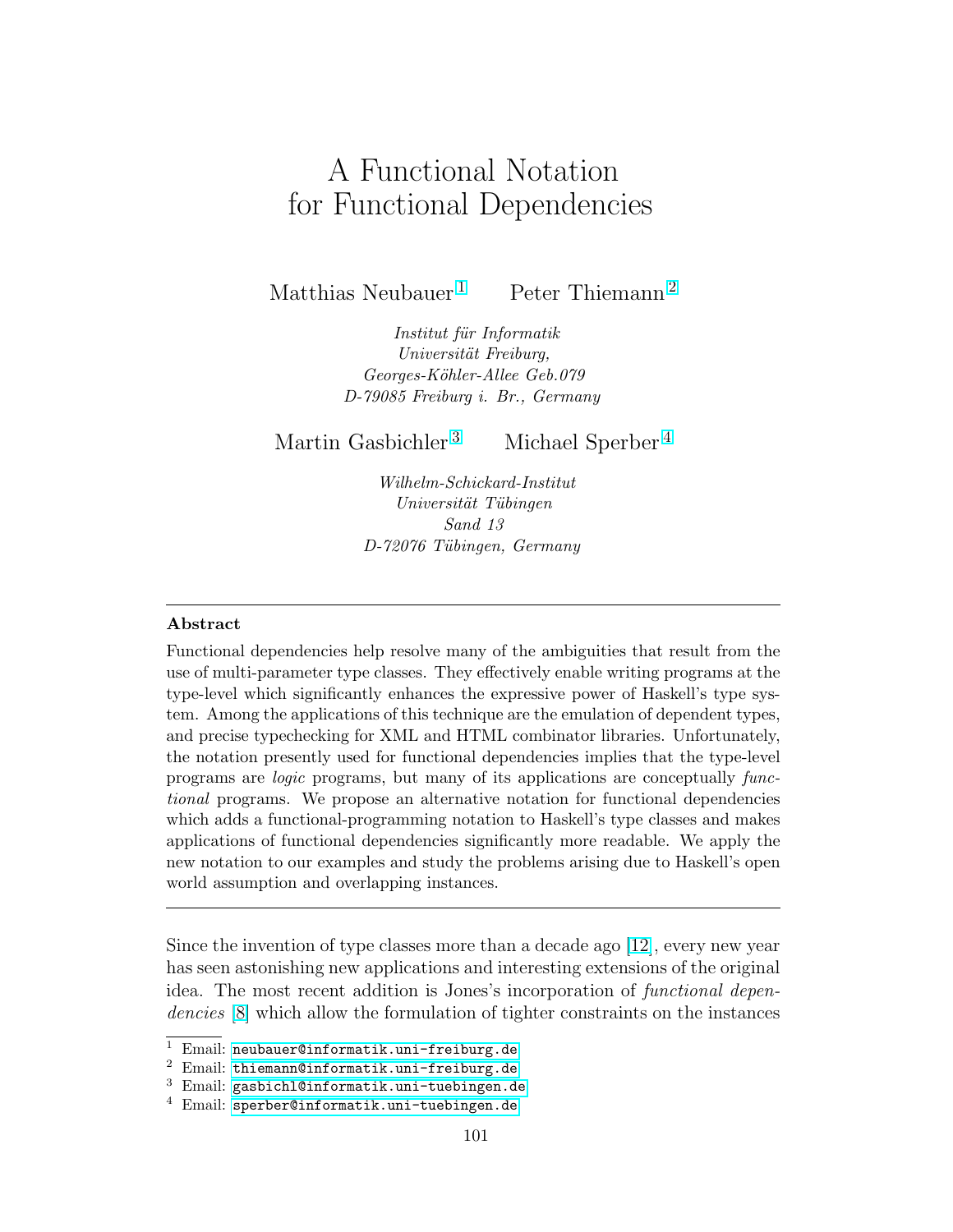<span id="page-1-0"></span>of multi-parameter type classes. A functional dependency is a declaration which specifies that a set of parameters of a type class uniquely determines another parameter. Such a specification avoids many ambiguous typings.

Functional dependencies constrain the instance declarations so that they specify a function at the type level. This functionality makes it feasible to write regular programs entirely evaluated by the type checker, opening the door for a wide range of potential applications [\[6,9\]](#page-17-0).

Unfortunately, the use of functional dependencies is hampered by the traditional notation of type classes as relations and instances as logic programs computing these relations: As the resulting programs are getting more complex, they often become awkward and hard to read. This is not a fault of the mechanism of functional dependencies per se, but of the syntax offered by current implementations.

Thus, in this paper, we suggest a notational shift for type classes: View a type class as a type-level function instead of a type-level relation. We offer some realistic example applications of functional dependencies which would benefit significantly from such a notation. Moreover, we give a brief formal outline of how the new notation may be implemented by a translation to the traditional syntax. We present the relevant part of a larger example—type-safe combinator libraries for XML documents—and discuss some of the problems remaining.

# 1 Simulating Dependent Types

We start our investigation with two simple examples drawn from the realm of dependent types: formatted printing and specified list operations.

### 1.1 A type-safe sprintf

The sprintf function from the C-library is an example of an unsafe function that can be made type-safe by using a dependent type [\[1\]](#page-16-0): The first parameter of sprintf is a format specifier which determines the number and type of the remaining parameters. The idea here is that a type-level function computes the type of the remaining parameters from the format specifier. For this to work in Haskell, format specifiers cannot simply be strings with control characters but rather String constants or values from the following datatypes:  $5$ 

```
data I f = I fdata C f = C fdata S f = S String f
```
Using these datatypes, the format specifier

```
S "Int: " (I (S ", Char: " (C ".")))
```
<sup>5</sup> Danvy [\[5\]](#page-17-0) has shown that this particular example can be made to work relying only on ML-style polymorphism.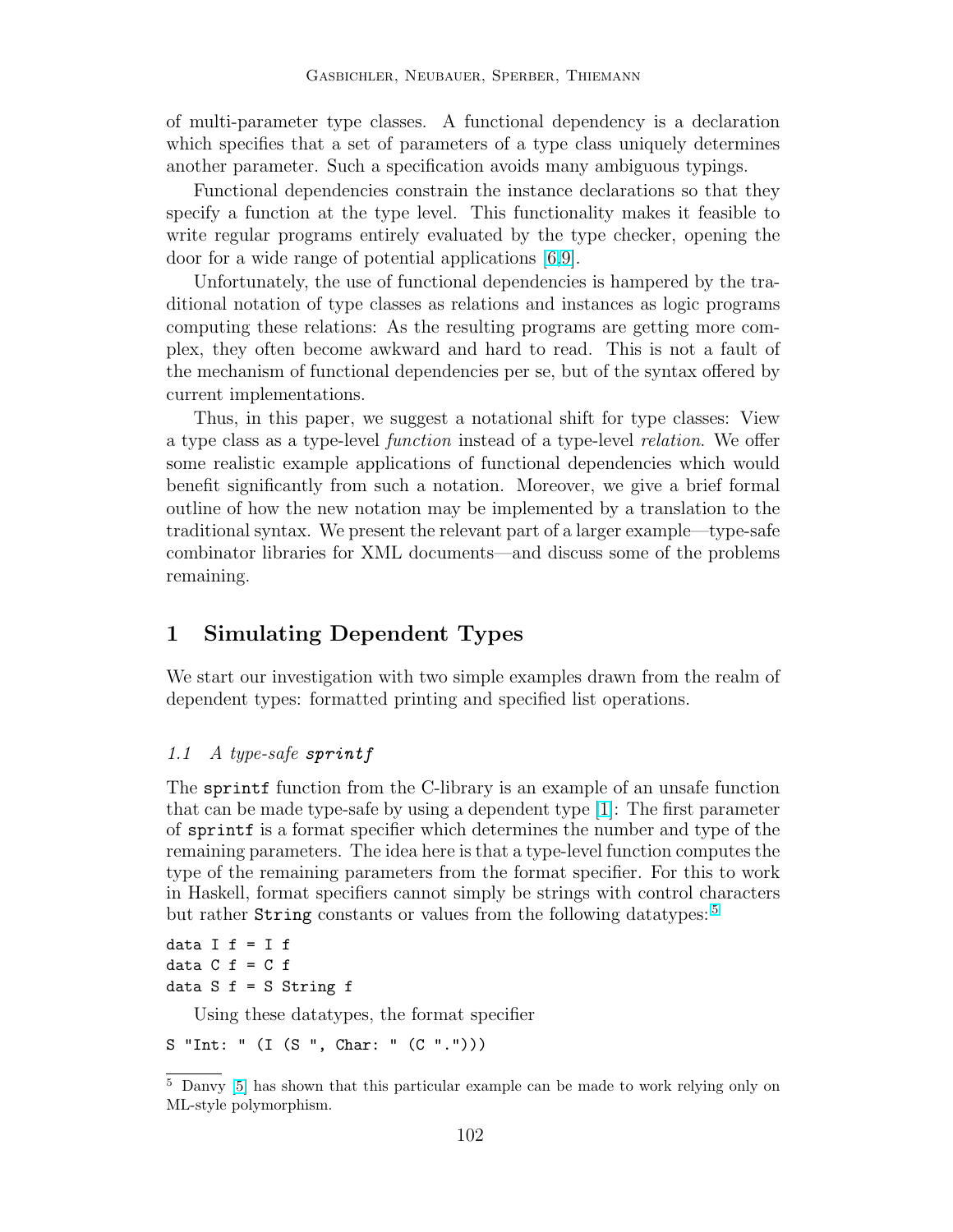means "The literal string 'Int: ' followed by an integer followed by the literal string ', Char: ' followed by a character and terminated by a period." A somewhat more convenient notation for the format specifier is the following:

S "Int: " \$ I \$ S ", Char: " \$ C \$ "."

The type of the format specifier contains an almost complete encoding of the format specifier itself, only omitting the string literals. In this case, the type is:

```
S (I (S (C String)))
```
A type class SPRINTF specifies a member function sprintf1 which accepts a prefix, that it prepends to the output, a format specifier, and matching further arguments:

```
class SPRINTF m o | m -> o where
  sprintf1 :: String -> m -> o
instance SPRINTF String String where
  sprintf1 prefix str = prefix ++ str
instance SPRINTF a funa => SPRINTF (I a) (Int -> funa) where
  sprintf1 prefix (I a) i = sprintf1 (prefix ++ show i) a
instance SPRINTF a funa => SPRINTF (C \ a) (Char \rightarrow func) where
  sprintf1 prefix (C a) c = sprintf1 (prefix ++ [c]) a
instance SPRINTF a funa => SPRINTF (S a) funa where
  sprintf1 prefix (S str a) = sprintf1 (prefix ++ str) a
```
The instance declarations comprise a logic program for computing o from m using the relation SPRINTF. In particular, the functional dependency m -> o is a kind of mode declaration.

The main entry point, sprintf, supplies an empty prefix to sprintf1:

```
sprintf :: SPRINTF m o \Rightarrow m \Rightarrow osprintf = sprintf1 ""
   For example, the type of
sprintIntChar = sprintf (S "Int: " $I $S", Char: " $C $".")
   is
sprintIntChar :: Int -> Char -> String
   When applied to an integer and a character, sprintIntChar yields
```

```
> sprintIntChar 42 'x'
"Int: 42, Char: x."
```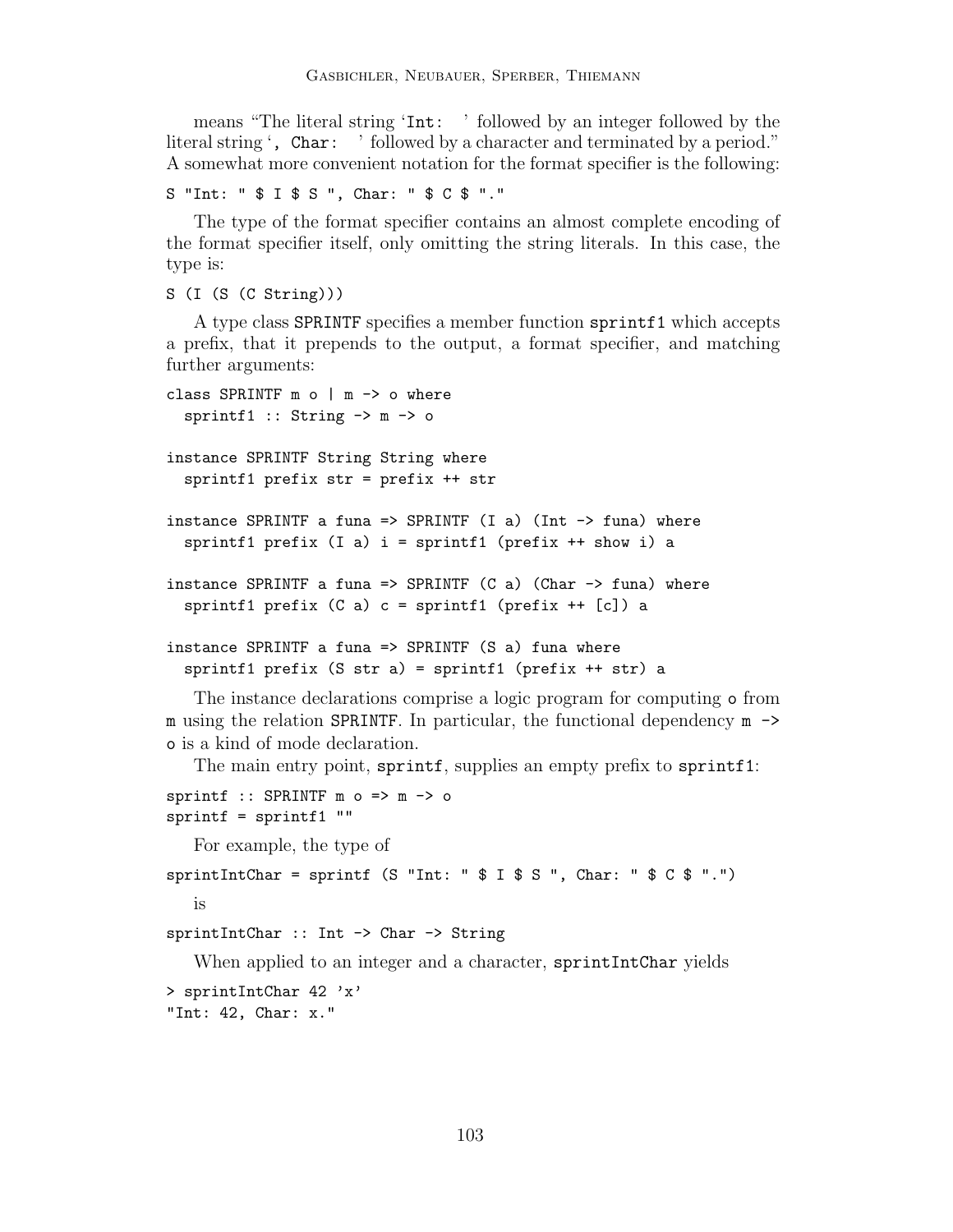#### 1.2 Specified list operations

Another classic example for the use of dependent types is length-indexed lists [\[13,9\]](#page-17-0). A translation of this example into Haskell first requires an encoding of natural numbers at the type level to encode list lengths:

```
data ZERO = ZERO
data SUCC n = SUCC n
```
ADD is a type class that encodes addition on these two datatypes at the type level using a functional dependency:

```
class ADD a b c | a b \rightarrow cinstance ADD ZERO b b
instance ADD a b c \Rightarrow ADD (SUCC a) b (SUCC c)
```
Again, the instance declarations for ADD constitute a small logic program.

Two datatypes encode heterogeneous lists on the value-level and on the type-level:

```
data NIL = NIL
data CONS x xs = CONS x xs
```
It is now possible to compute the length of a list statically via another logic program at the type level:

```
class LISTLENGTH xs len | xs -> len where
  listLength :: xs -> len
instance LISTLENGTH NIL ZERO where
  listLength NIL = ZERO
instance LISTLENGTH xs len
            => LISTLENGTH (CONS x xs) (SUCC len) where
  listLength (CONS x xs) = SUCC (listLength xs)
   Here is a definition of an append operation on fixed-length lists:
class APPEND li1 li2 app | li1 li2 -> app where
  append :: li1 \rightarrow li2 \rightarrow app
```

```
instance APPEND NIL y y where
 append NIL y = yinstance APPEND xs ys app
           => APPEND (CONS x xs) ys (CONS x app) where
 append (CONS x xs) ys = CONS x (append xs ys)
```
With these declarations in place, it is natural to relate the definitions of LISTLENGTH and ADD to that of APPEND: Two concatenated lists must be as long as the sum of their lengths. The condition can be seen as a partial specification of append. Again, the constraint as a logic program is part of a revised instance declaration for APPEND:

instance (APPEND xs ys app, LISTLENGTH xs m,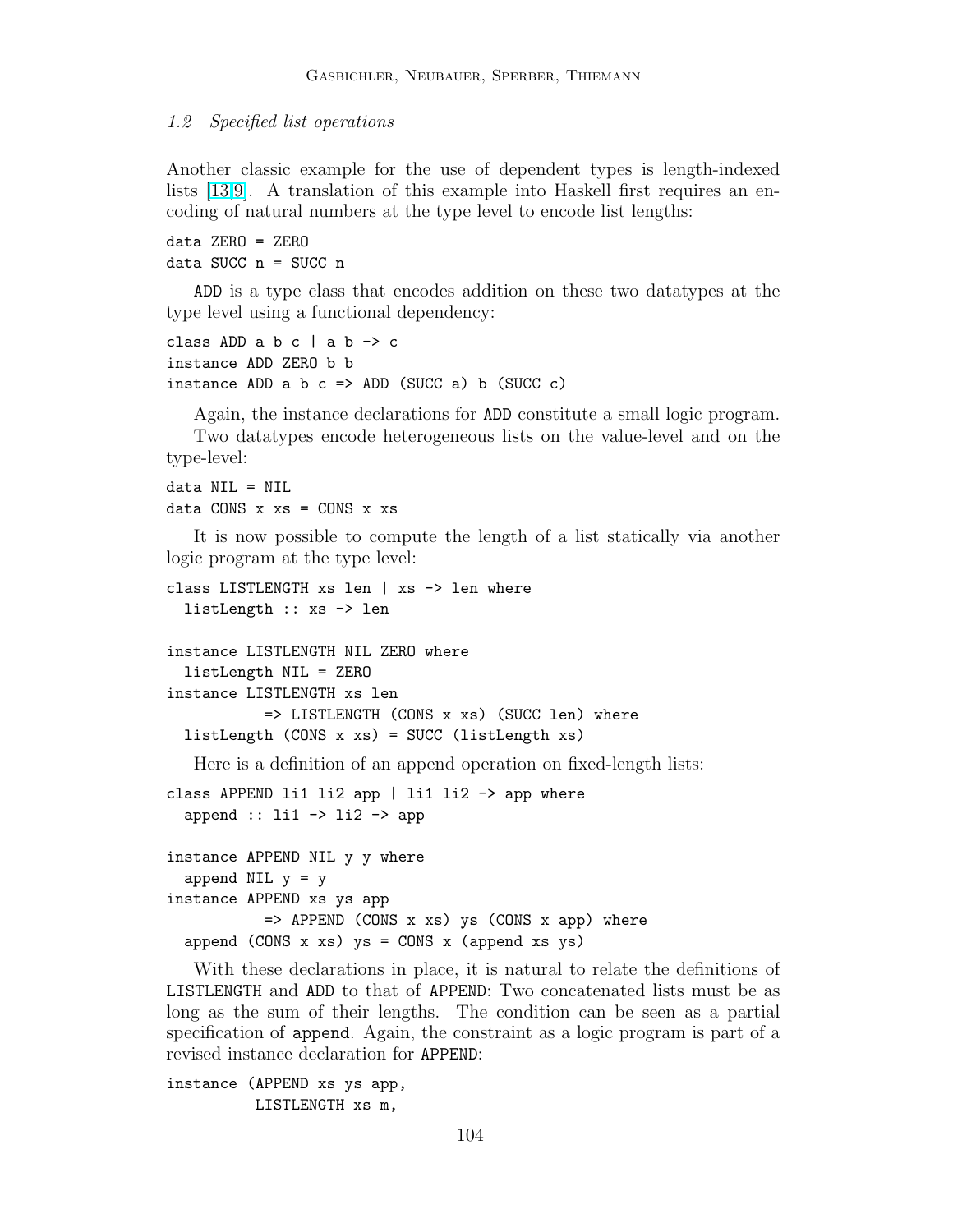```
LISTLENGTH ys n,
        ADD m n s,
        LISTLENGTH app s)
         \Rightarrow APPEND (CONS x xs) ys (CONS x app) where
append (CONS x xs) ys = CONS x (append xs ys)
```
Now, changing LISTLENGTH to something incompatible with the constraint results in a type error as soon as append occurs applied to a non-NIL list as first argument anywhere in a program. Consider the following buggy definition of LISTLENGTH:

```
instance LISTLENGTH NIL (SUCC ZERO) where
  listLength NIL = SUCC ZERO
```

```
instance LISTLENGTH xs len
           => LISTLENGTH (CONS x xs) (SUCC ZERO) where
  listLength (CONS x xs) = SUCC ZERO
```
As predicted, appending anything to (CONS 1 NIL) fails at compile time. Here is the error reported by Hugs:

```
> append (CONS 1 NIL) NIL
ERROR: Constraints are not consistent with functional dependency
*** Constraint : ADD ZERO (SUCC ZERO) ZERO
*** And constraint : ADD ZERO (SUCC ZERO) (SUCC ZERO)
*** For class : ADD a b c
*** Break dependency : b a -> c
```
# 2 Functional is Better

The examples in the preceding section show that the logic-programming notation for type classes leads to poor readability in cases where the programmer really wants to define functions rather than predicates. In particular, we identify the following shortcomings:

- A functional language should express functional dependencies directly as functions. In the case of LISTLENGTH, where the listLength member mirrors the computation at the type level on the value level, the dichotomy is especially painful.
- The notation is occasionally difficult to read. Consider the final instance declaration of APPEND: The reader must discover that the type variable s is shared between the last argument of ADD and that of LISTLENGTH. In the sprintf example, nested applications are moved to the predicate set and linked via result variables.

In the following subsections, we propose a functional syntax for type-level functions and demonstrate their use with our examples.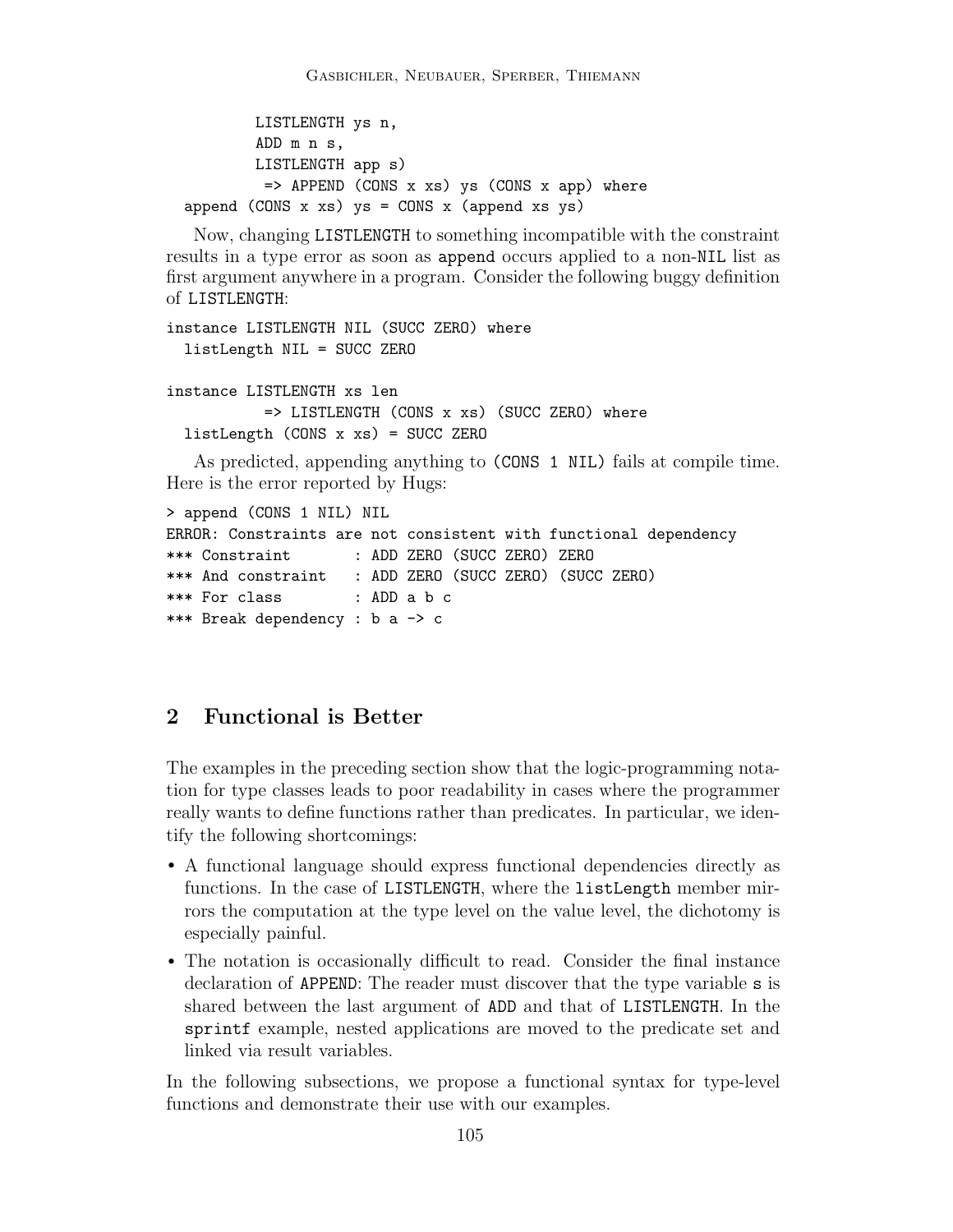#### 2.1 Functional sprintf

The modifications to the syntax are small and only affect the class and instance declarations. The syntax of expressions does not change. The header of the class declaration expresses the functional dependency directly. The first line of an instance declaration becomes a defining equation for a type function, the keyword where precedes the definition of the member function:

```
class SPRINTF :: m -> o where
  sprintf1 :: String \rightarrow m \rightarrow oinstance SPRINTF String = String where
  sprintf1 prefix str = prefix ++ strinstance SPRINTF (I \t a) = Int \t -\t SPRINTF a where
  sprintf1 prefix (I a) = \iota -> sprintf1 (prefix ++ show i) a
instance SPRINTF (C \ a) = Char \rightarrow SPRINTER where
  sprintf1 prefix (C a) = \c -\n sprintf1 (prefix ++ [c]) a
instance SPRINTF (S \t a) = SPRINTF a where
  sprintf1 prefix (S str a) = sprintf1 (prefix ++ str) a
sprintf :: m -> SPRINTF m
sprintf = sprintf1 ""
```
The main conceptual change inherent in the notation is that type classes no longer specify predicates on types but rather functions. A class declaration by itself specifies the kind of the instance declarations; a new-style declaration

```
class SPRINTF :: m -> o
```
stands for the previous functional dependency

```
class SPRINTF m o | m -> o
```
The instance declarations define the corresponding function. This notation is arguably more natural than the logic-programming notation. This is not merely the case for this specific notation, but for a number of typical applications of functional dependencies.

With a functional notation on the type-level, qualified type schemes that incorporate predicates with functional dependencies can also be expressed more concisely: As the type annotation of sprintf shows, we can shift the application of SPRINTF to the position where the resulting type occurs.

#### 2.2 List operations

The list operations also benefit from the new notation. This example also opens an additional issue, namely the question where to put the extra specification predicates that relate ADD, LISTLENGTH, and APPEND.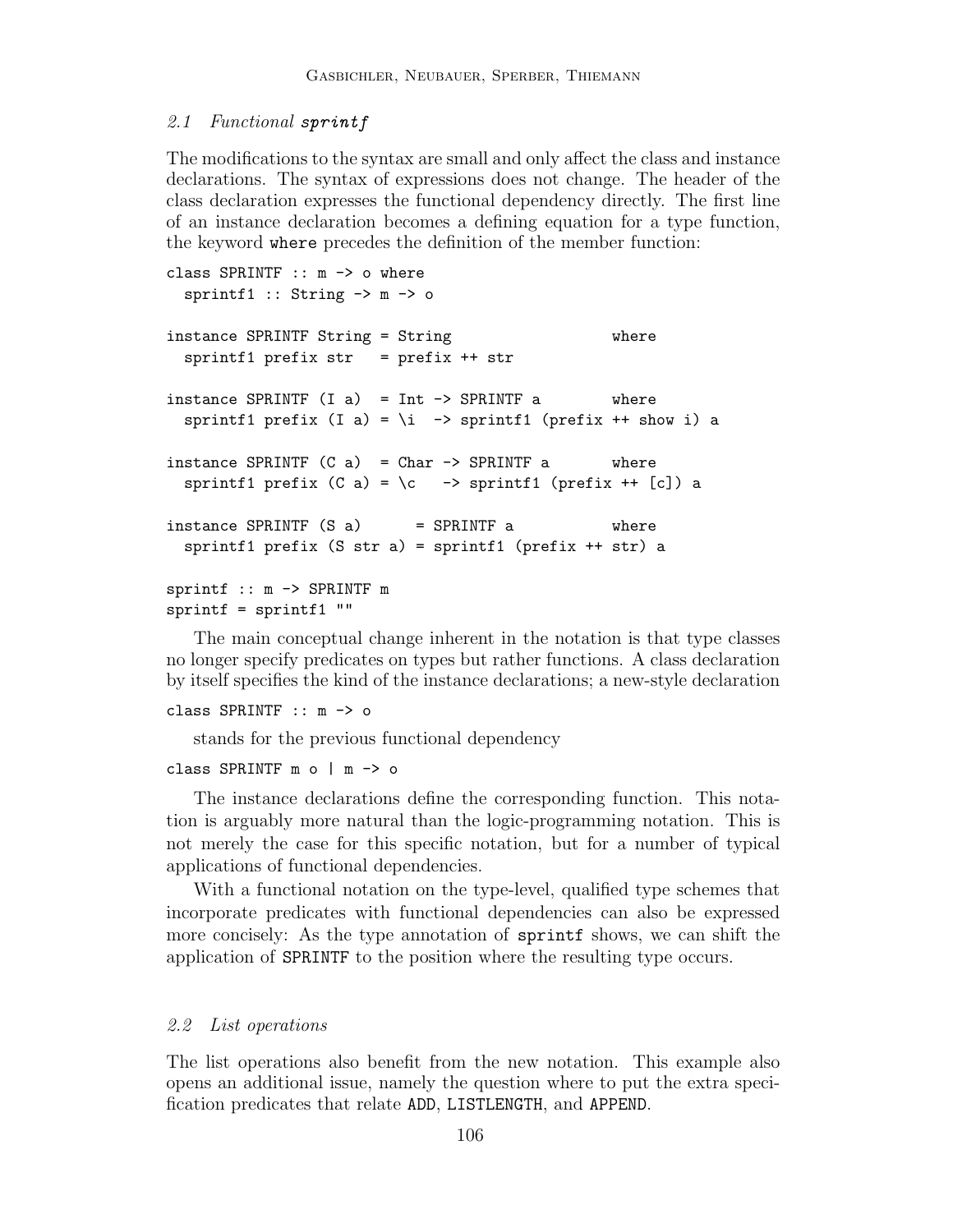<span id="page-6-0"></span> $t := a$  type variable | C type constructor | F type function  $\left| t \right| t$  type application  $d ::= \text{class } F :: a_1 \ldots a_n \rightarrow a$  class declaration | instance  $(t_1 = t'_1; \ldots; t_m = t'_m) \Rightarrow F t_1 \ldots t_n = t$  instance declaration

|  |  |  |  | Fig. 1. Syntax for functional instances |  |
|--|--|--|--|-----------------------------------------|--|
|--|--|--|--|-----------------------------------------|--|

```
class LISTLENGTH :: xs -> len where
  listLength :: xs -> len
instance LISTLENGTH NIL = ZERO where
  listLength NIL = ZERO
instance LISTLENGTH (CONS x xs) = SUCC (LISTLENGTH xs) where
  listLength (CONS x xs) = SUCC (listLength xs)
class ADD :: a b \rightarrow cinstance ADD ZERO b = b
instance ADD (SUCC a) b = SUCC (Add a b)
class APPEND :: li1 li2 -> app where
  append :: li1 \rightarrow li2 \rightarrow app
instance APPEND NIL y = y where
  append NIL y = yinstance (LISTLENGTH (APPEND xs ys) ==
            ADD (LISTLENGTH xs) (LISTLENGTH ys))
            \Rightarrow APPEND (CONS x xs) ys = CONS x (APPEND xs ys) where
  append (CONS x xs) ys = CONS x (append xs ys)
```
This example shows that an instance declaration can carry an axiom consisting of an equality constraint: LISTLENGTH (APPEND xs ys) == ADD (LISTLENGTH xs) (LISTLENGTH ys). The intended semantics of this constraint is unification. The original logic program models this by sharing the type variable s.

# 3 Functional Instances

We call the applicative notation for functional dependencies *functional in*stances. The implementation of functional instances does not require any new machinery in the underlying Haskell system. The implementation is a syntactic translation of functional instances into standard Haskell instance declarations with functional dependencies. The translation resembles the flattening translation for functional logic programming languages [\[2\]](#page-16-0). This section gives an account of this translation. Figure 1 shows the syntax for functional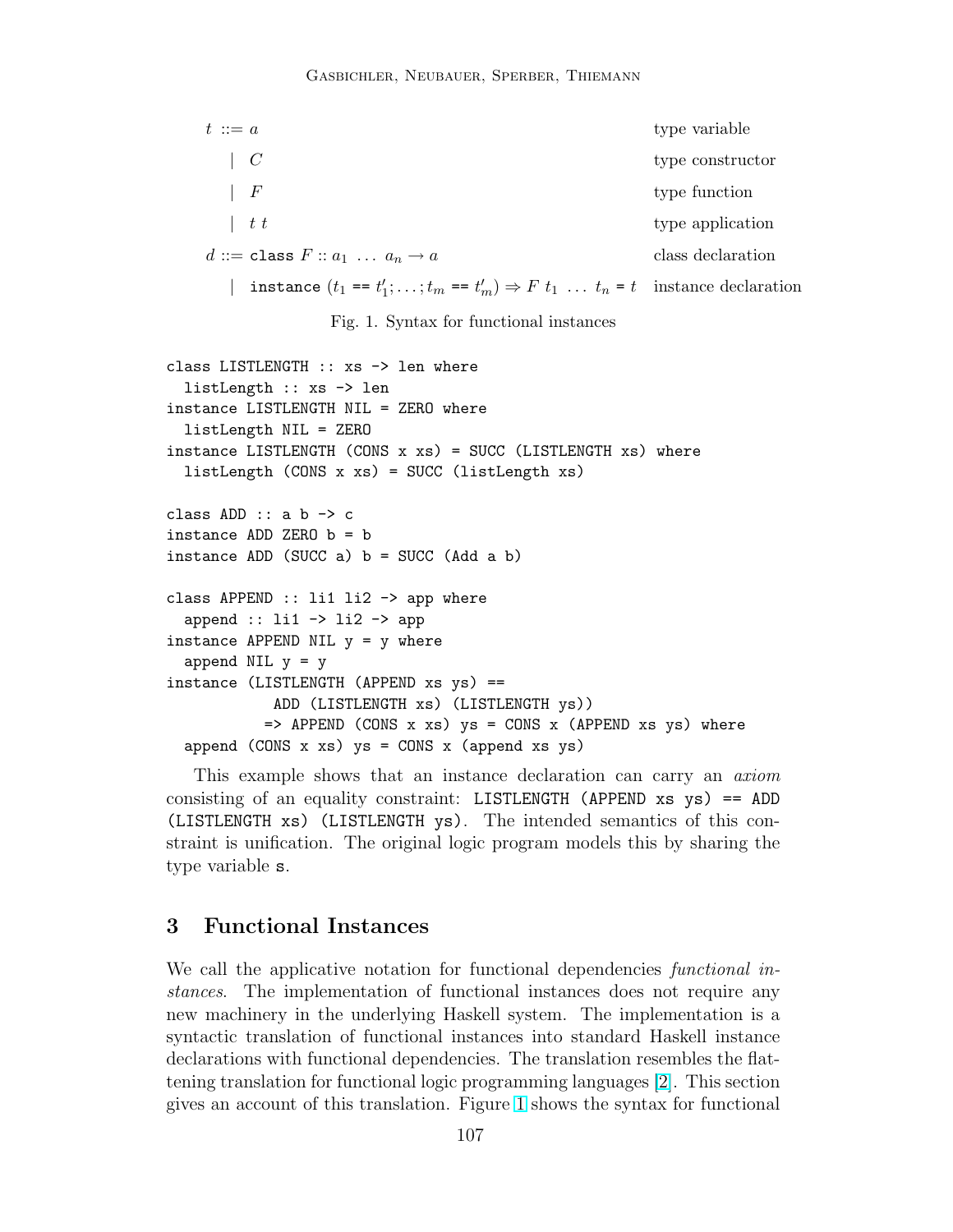$$
\vdash_{\delta} \text{class } F :: a_1 \dots a_n \to a \land \text{class } F a_1 \dots a_n \text{ a } | a_1 \dots a_n \to a
$$
\n
$$
\vdash_{\tau} t \land P_1 | t' \quad \vdash_{\sigma} \{ (l_1, r_1), \dots, (l_m, r_m) \} \land P_2
$$
\n
$$
\vdash_{\delta} \text{instance } (l_1 == r_1; \dots; l_m == r_m) \Rightarrow F t_1 \dots t_n = t
$$
\n
$$
\land \text{instance } P_1, P_2 \Rightarrow F t_1 \dots t_n t'
$$

$$
\vdash_{\tau} a \leadsto \emptyset \mid a
$$
\n
$$
\vdash_{\tau} C \leadsto \emptyset \mid C
$$
\n
$$
\vdash_{\tau} t_1 \leadsto P_1 \mid t'_1 \qquad \vdash_{\tau} t_2 \leadsto P_2 \mid t'_2
$$
\n
$$
\vdash_{\tau} t_1 t_2 \leadsto P_1, P_2 \mid t'_1 t'_2
$$
\n
$$
\vdash_{\phi} t \leadsto P \mid t'
$$
\n
$$
\vdash_{\tau} t \leadsto P, t' \mid a \mid a
$$
 fresh

$$
\vdash_{\phi} t_1 \rightsquigarrow P_1 \mid t'_1 \qquad \vdash_{\tau} t_2 \rightsquigarrow P_2 \mid t'_2
$$

$$
\vdash_{\phi} t_1 \quad t_2 \rightsquigarrow P_1, P_2 \mid t'_1 \quad t'_2
$$

$$
\vdash_{\phi} F \rightsquigarrow \emptyset \mid F
$$

Fig. 2. Translation to old-style class and instance definitions

instances. An instance declaration may specify a set of axioms that must be fulfilled for the instance to apply. instance  $F t_1 \ldots t_n = t$  is an abbreviation for instance ()  $\Rightarrow$  F  $t_1$  ...  $t_n = t$ .

In addition to the constraints imposed by the grammar, in every declaration instance  $(...) \Rightarrow F t_1 ... t_n = t$ , the terms  $t_1,...,t_n$  are constructor *terms*, meaning that no type function symbols  $F$  occur in them. Also, each type function of arity n must always be fully applied to n arguments.

The translation specified in Figures 2 and [3](#page-8-0) is defined using five judgments:

- (i) The judgment  $\vdash_{\delta} d \leadsto d'$  maps a new-style definition, d, to an old-style definition,  $d'$ . It is used for translating class and instance definitions. The translation adds a result parameter to the class definition and states the functional dependency. For an instance definition, it translates the right-hand side of the definition into a predicate set and a type term.
- (ii) The judgment,  $\vdash_{\tau} t \leadsto P | t'$  translates a type term, t, into a predicate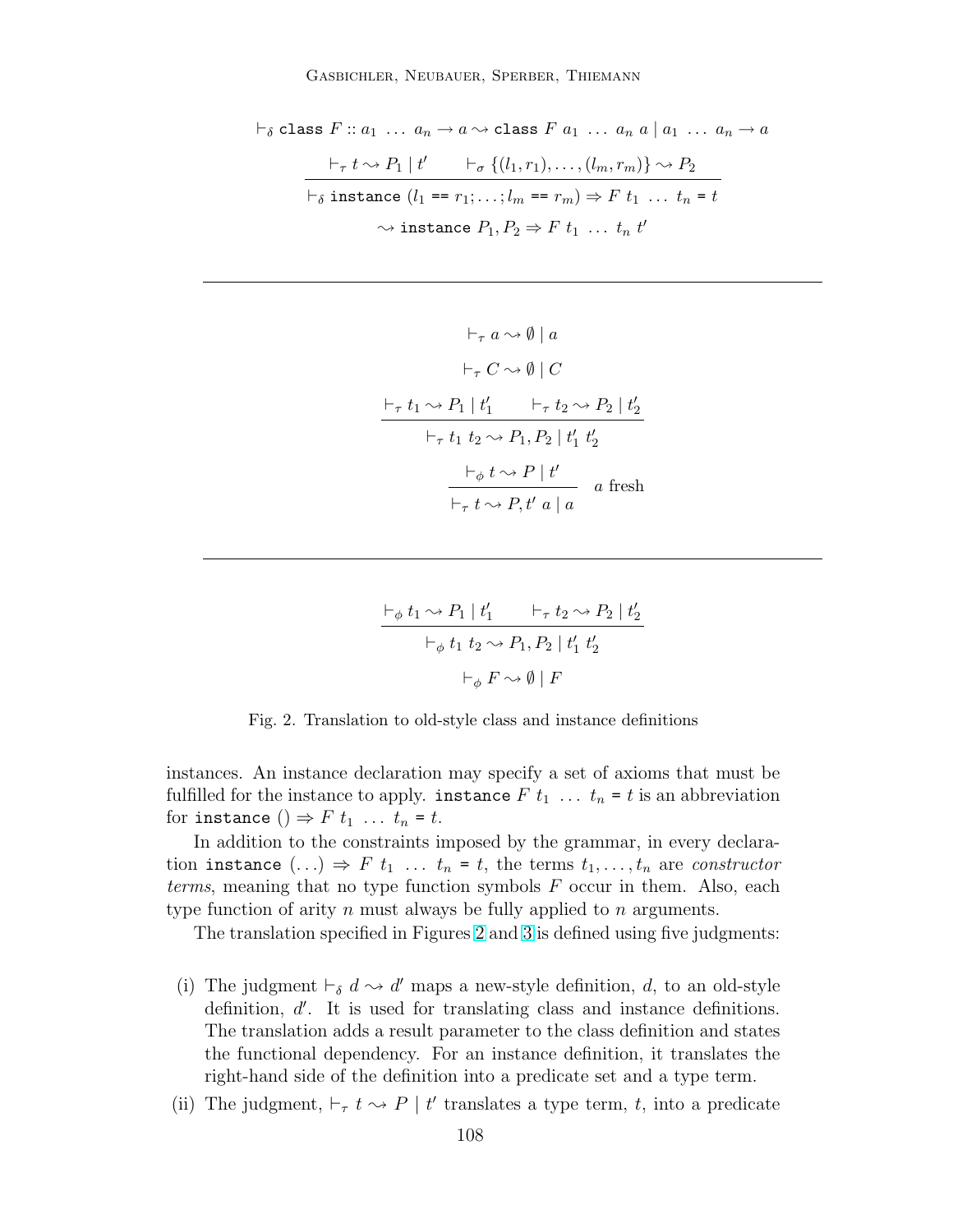<span id="page-8-0"></span>
$$
\vdash_{\sigma} \emptyset \leadsto \emptyset
$$
\n
$$
\vdash_{\omega} (l,r) \leadsto P_1 \qquad \vdash_{\sigma} \{x_2, \ldots, x_n\} \leadsto P_2
$$
\n
$$
\vdash_{\sigma} \{(l,r), x_2, \ldots, x_n\} \leadsto P_1, P_2
$$

$$
\frac{\vdash_{\tau} t_1 \rightsquigarrow P_1 \mid t_1'}{\vdash_{\omega} (t_1, t_2) \rightsquigarrow P_1, P_2, \text{EqV } t_1' \mid t_2'}
$$

Fig. 3. Translation of axioms

set,  $P$ , and a type,  $t'$ . Its main job is the translation of constructor terms, which is straightforward.

- (iii) The translation of applications of type functions is left to the judgment,  $\vdash_{\phi} t \leadsto P | t'$ . It is only defined for terms t of the form  $F t_1 \ldots t_n$ . All arguments,  $t_i$ , are translated using  $\vdash_{\tau} \leadsto$  and the final rule that connects  $\vdash_{\phi} \rightsquigarrow$  to  $\vdash_{\tau} \rightsquigarrow$  adds the result parameter, a, as a fresh variable and moves the resulting predicate into the predicate set.
- (iv) The judgment,  $\vdash_{\sigma} \{ (l_1, r_1), \ldots \} \leadsto P$ , translates a set of equations,  $l_i == r_i$ , into a predicate, P. Its only function is to dispatch single equations to the next judgment.
- (v) The judgment,  $\vdash_{\omega} (t_1, t_2) \leadsto P$ , translates a single equation into a predicate set,  $P$ . It translates  $t_1$  and  $t_2$  into predicates and type expressions without type functions. It enforces equality of  $t_1$  and  $t_2$  by making use of an auxiliary type class EQV a b. This class specifies that a and b must be equal:

```
class EQV a b | a -> b, b -> a
instance EQV a a
```
The functional dependencies in the class declaration specify that EQV is an invertible function. The only instance defines that EQV is the identity function.

It is a simple exercise to show that the judgment  $\vdash_{\delta} \leadsto$  really defines a function.

**Lemma 3.1** If  $\vdash_{\delta} d \leadsto d'$  and  $\vdash_{\delta} d \leadsto d''$  then d' is equal to d" up to renaming of free variables.

### 4 A Larger Example: Regular Expressions

Besides giving a larger, real-life example, we also pinpoint new problems with pattern matching on types in this section.

In our work on generating valid HTML and XML documents in Haskell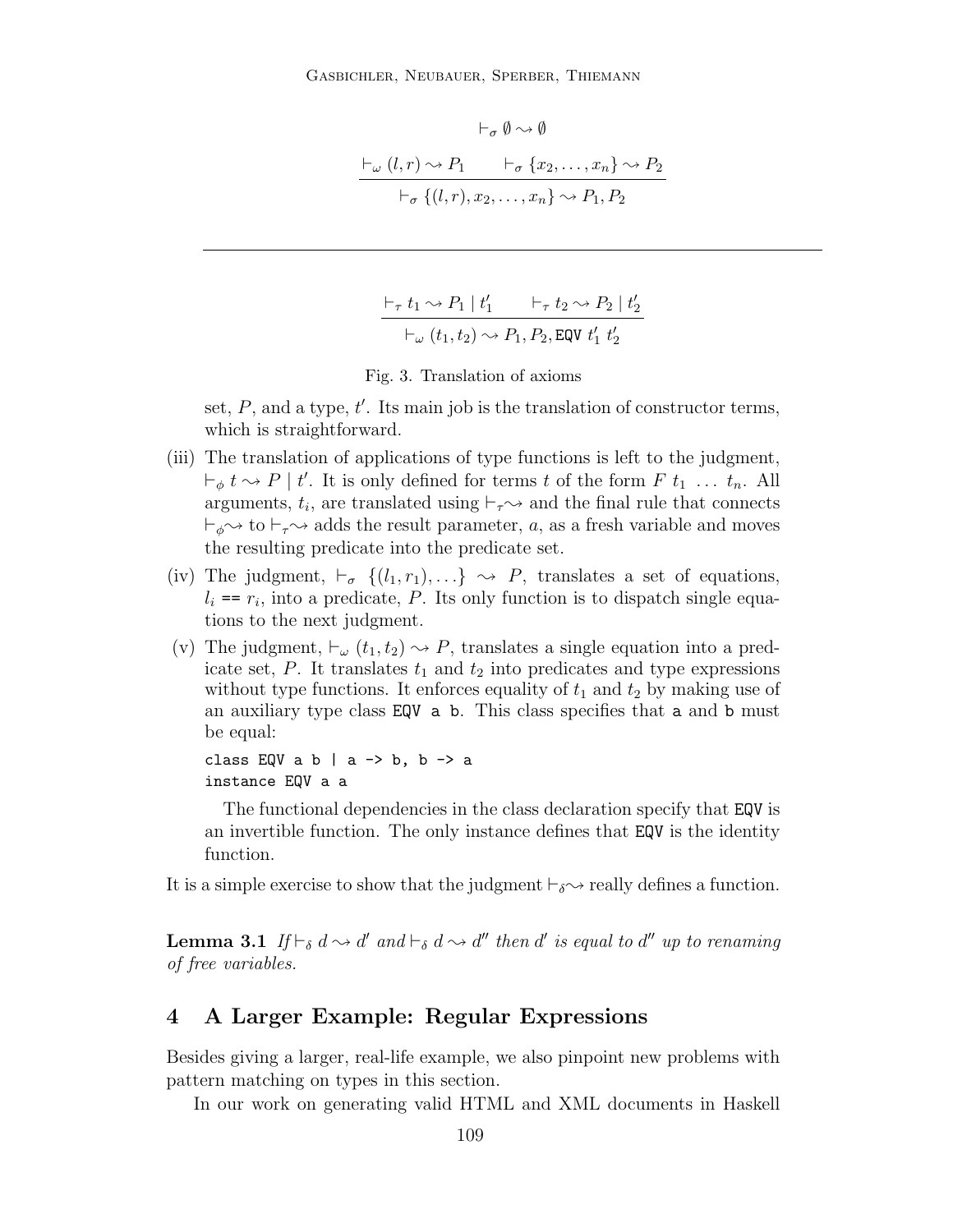[\[11\]](#page-17-0), we model the restrictions that a DTD poses on the content of one particular XML element. The key ingredient in this model is a type class AddTo elem subelem, which relates each element to its corresponding admissible subelements. This approach requires that each element can be identified via its type.

A DTD specifies, in principle, a regular language of subelements for the contents of each element. It is straightforward to implement a simple recognizer for each element specified in the DTD as a regular expression matcher. Typechecking the uses of the element constructors then requires keeping track of the states of this matching automaton at the type level. The transition function is a generalization of the AddTo class, namely a class NEXTSTATE subelem elem elem'. In this approach, each element has an initial type (corresponding to the initial state of its automaton) and adding subelements changes the type of the element according to the transition function.

#### 4.1 Data-Level Regular Expressions

Because of the laborious nature of standard type-level programs, we first present the transition function in the more familiar value-level syntax; this simplifies the presentation. First, here is a datatype for regular expressions:

```
type Symbol = String
```

```
data Regexp =
     Empty | Epsilon | Atom Symbol |
     Seq Regexp Regexp | Alt Regexp Regexp | Star Regexp
```
The transition function next State maps an input symbol  $a$  and a regular expression r to a regular expression r' so that  $L(r') = \{w|aw \in L(r)\}\.$  This is a well-known trick for matching a string to a regular expression. The same trick can also be used to translate a regular expression directly into a deterministic finite state automaton with regular expressions as its states [\[3\]](#page-17-0):

```
nextState :: Symbol -> Regexp -> Regexp
nextState a Empty = Empty
nextState a Epsilon = Empty
nextState a (Atom b) = if a == b then Epsilon else Empty
nextState a (Seq r1 r2) = if finalState r1then alt ra rb
                         else ra
                         where ra = seq (nextState a r1) r2rb = nextState a r2
nextState a (Alt r1 r2) = alt (nextState a r1) (nextState a r2)
nextState a (Star r) = seq (nextState a r) (Star r)
```
The alt and seq functions are "smart" versions of the corresponding Alt and Seq data constructors which use standard algebraic identities to simplify the resulting regular expressions on the fly; see Appendix [A](#page-1-0) for their definitions.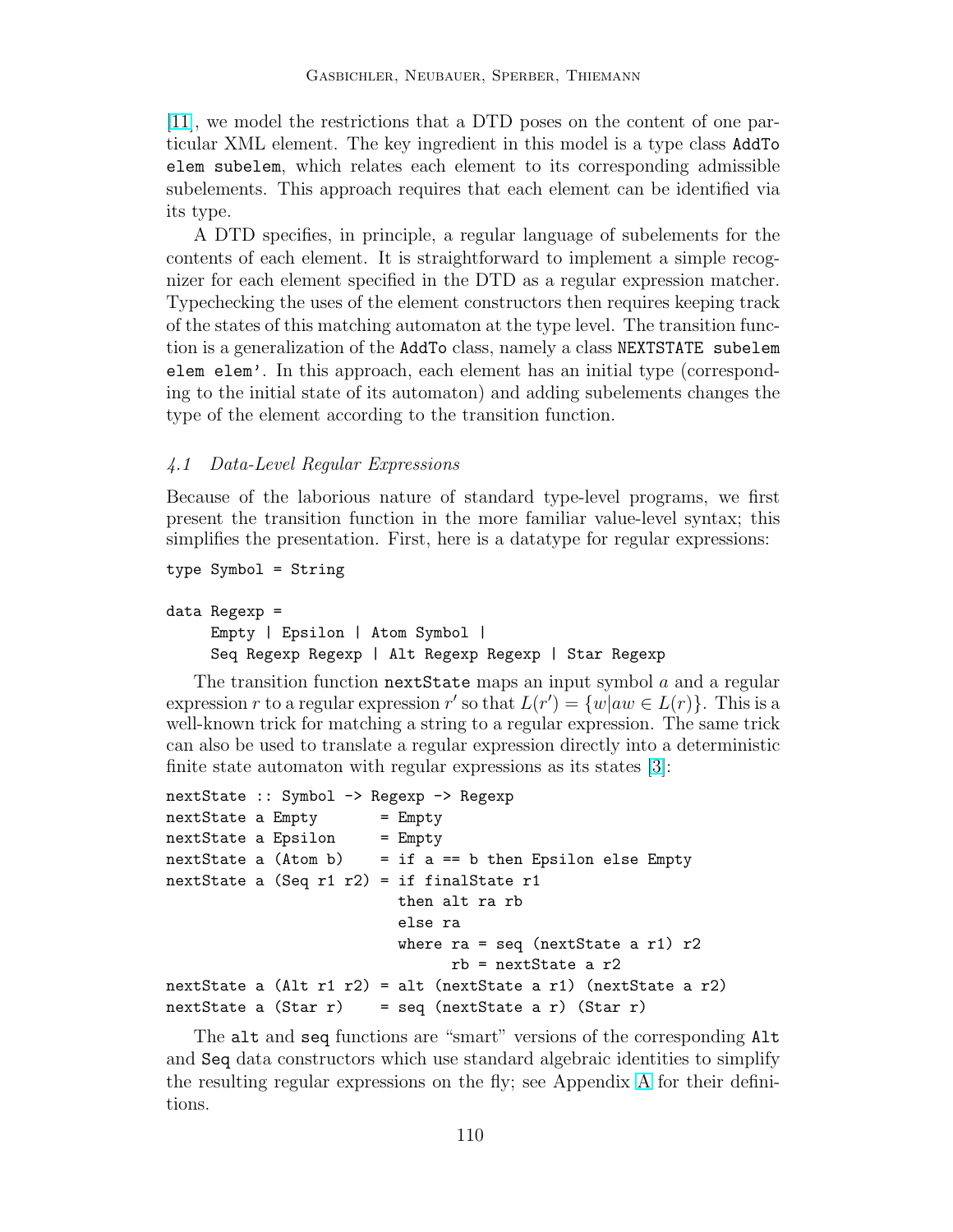The auxiliary finalState function (occasionally called nullable in the parsing folklore), when applied to a regular expression  $r$ , yields True when  $\varepsilon \in L(r)$ , thus identifying final states in the automaton:

```
finalState :: Regexp -> Bool
finalState Empty = False
finalState Epsilon = True
finalState (Atom b) = False
finalState (Seq r1 r2) = finalState r1 && finalState r2
finalState (Alt r1 r2) = finalState r1 || finalState r2
finalState (Star r) = True
```
#### 4.2 Type-Level Regular Expressions

One possible approach to lifting the regular expression matcher to the type level is to explicitly compute the automaton first and translate it into a set of instance declarations. This is somewhat more involved than merely implementing the transition function. Consequently, it is more desirable to simply lift the entire computation of the automaton to the type level, preserving as much of the structure of the value-level program as possible.

The first step is to lift the declaration of regular expressions to the type level. This works just like the natural-number and fixed-length list examples above:

```
data EMPTY = EMPTYdata EPSILON = EPSILON
data ATOM t = ATOM t
data SEQ r s = SEQ r s
data ALT r s = ALT r s
data STAR r = STAR r
```
In the context of the HTML combinator library, the argument type of ATOM is a tag such as DL, DD, or DT. Each of these tags is represented by a corresponding (singleton) type, like EMPTY or EPSILON.

The transition function maps a state and a symbol to the next state. Hence, it must be modeled using a type function NEXTSTATE: <sup>6</sup>

class NEXTSTATE  $:: t s -> s'$  where nextState ::  $t \rightarrow s \rightarrow s'$ 

For readability, we omit some definitions of the nextState member function in the running text (see Appendix [B](#page-4-0) for the complete definitions). The first two cases are simple:

```
instance NEXTSTATE t EMPTY = EMPTY where
  nextState t EMPTY = EMPTY
instance NEXTSTATE t EPSILON = EMPTY where
  nextState t EPSILON = EMPTY
```
 $6\,$  A version of the code written in the traditional notation for functional dependencies is in Appendix [B.](#page-4-0)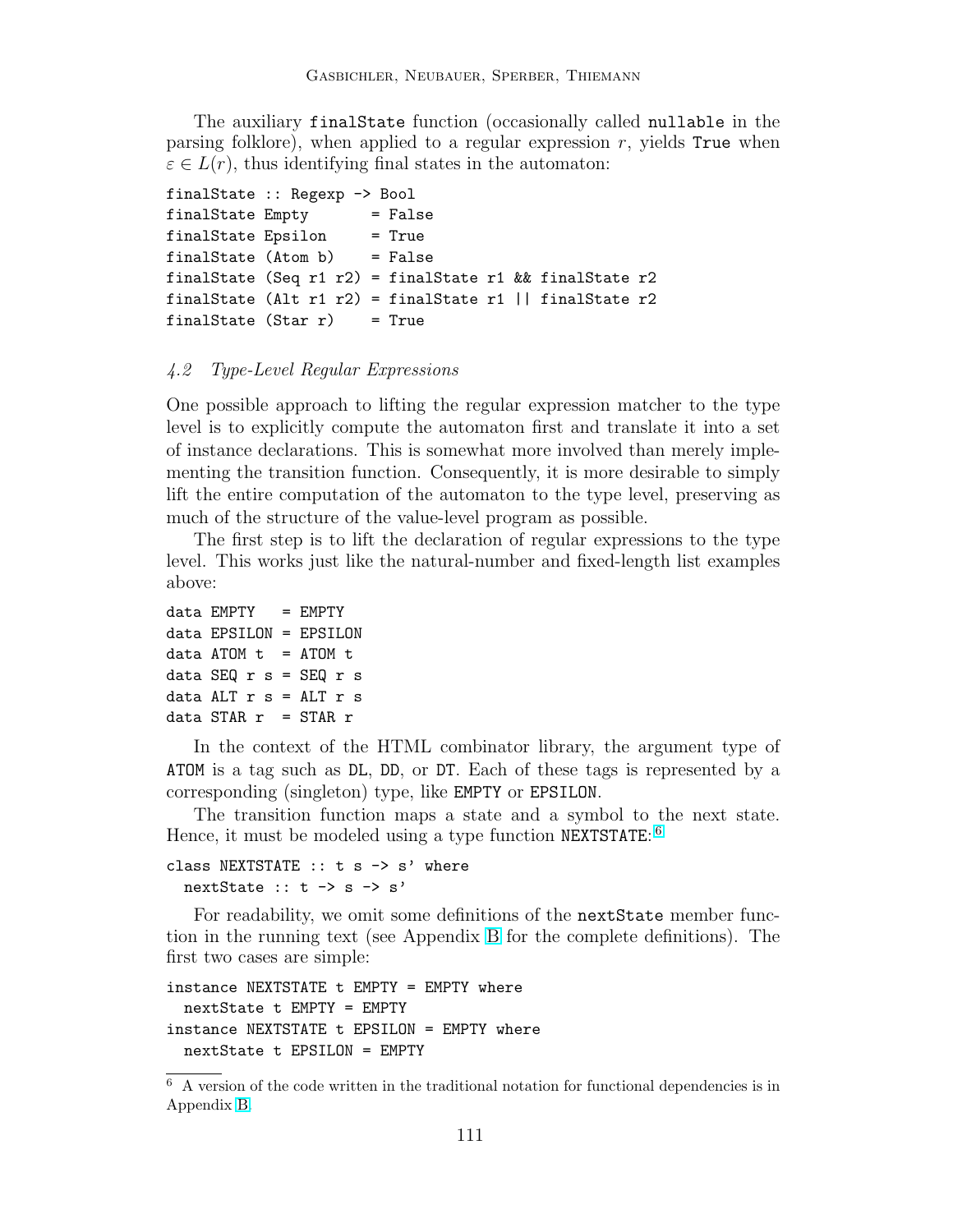But the next case, dealing with ATOM, raises an interesting problem: The conditional in the original program must distinguish between a matching and a non-matching input symbol. Hence, it must be able to compare types and "branch" on the results. The naive approach would be this one:

```
instance NEXTSTATE t (ATOM t) = EPSILON where ...
instance NEXTSTATE t (ATOM s) = EMPTY where \ldots
```
Unfortunately, the instances violate the functional dependency: all parameters are simultaneously unifiable by mapping s to t, but the results are different.

In a more expressive language, it would be possible to state that  $t \neq s$ in the second instance. Unfortunately, it is not obvious how such constraints might be incorporated into the type language because inequations are not admissible predicates in Jones's framework of qualified types [\[7\]](#page-17-0) (they are not closed under substitution). In addition, it is not clear if term equality is really the predicate that we want to test.

A working solution introduces an explicit equality test in the form of a type class EQUAL:

```
class EQUAL :: s t -> b where
  equal :: s \rightarrow t \rightarrow binstance EQUAL DL DL = TRUE where equal DL DL = TRUE
instance EQUAL DL DT = FALSE where equal DL DT = FALSE
instance EQUAL DL DD = FALSE where equal DL DD = FALSE
...
```
where TRUE and FALSE are the obvious singleton types. To be useful, there must be an instance definition for each pair of types, which are admissible symbol types. Subsection [4.4](#page-13-0) discusses the problem in more detail.

With this in place, the **ATOM** case turns into a single instance:

```
instance NEXTSTATE t (ATOM s) = IF (Equal s t) EPSILON EMPTY where
  nextState t (ATOM s) = cond (equal s t) EPSILON EMPTY
```
where the IF type class implements a conditional on the level of types:

```
class IF :: b t1 t2 -> t where
  cond :: b \rightarrow t1 \rightarrow t2 \rightarrow tinstance IF TRUE t1 t2 = t1 where cond TRUE t1 t2 = t1
instance IF FALSE t1 t2 = t2 where cond FALSE t1 t2 = t2
```
Interestingly, this conditional "evaluates" both branches, potentially even before the condition itself is known.

Sequences are the most difficult case. Fortunately, the techniques developed so far apply in the same way:

```
instance NEXTSTATE t (SEQ r1 r2) =
           IF (FINALSTATE r1)
              (ALT (SEQ (NEXTSTATE t r1) r2) (NEXTSTATE t r2))
              (SEQ (NEXTSTATE t r1) r2) where
```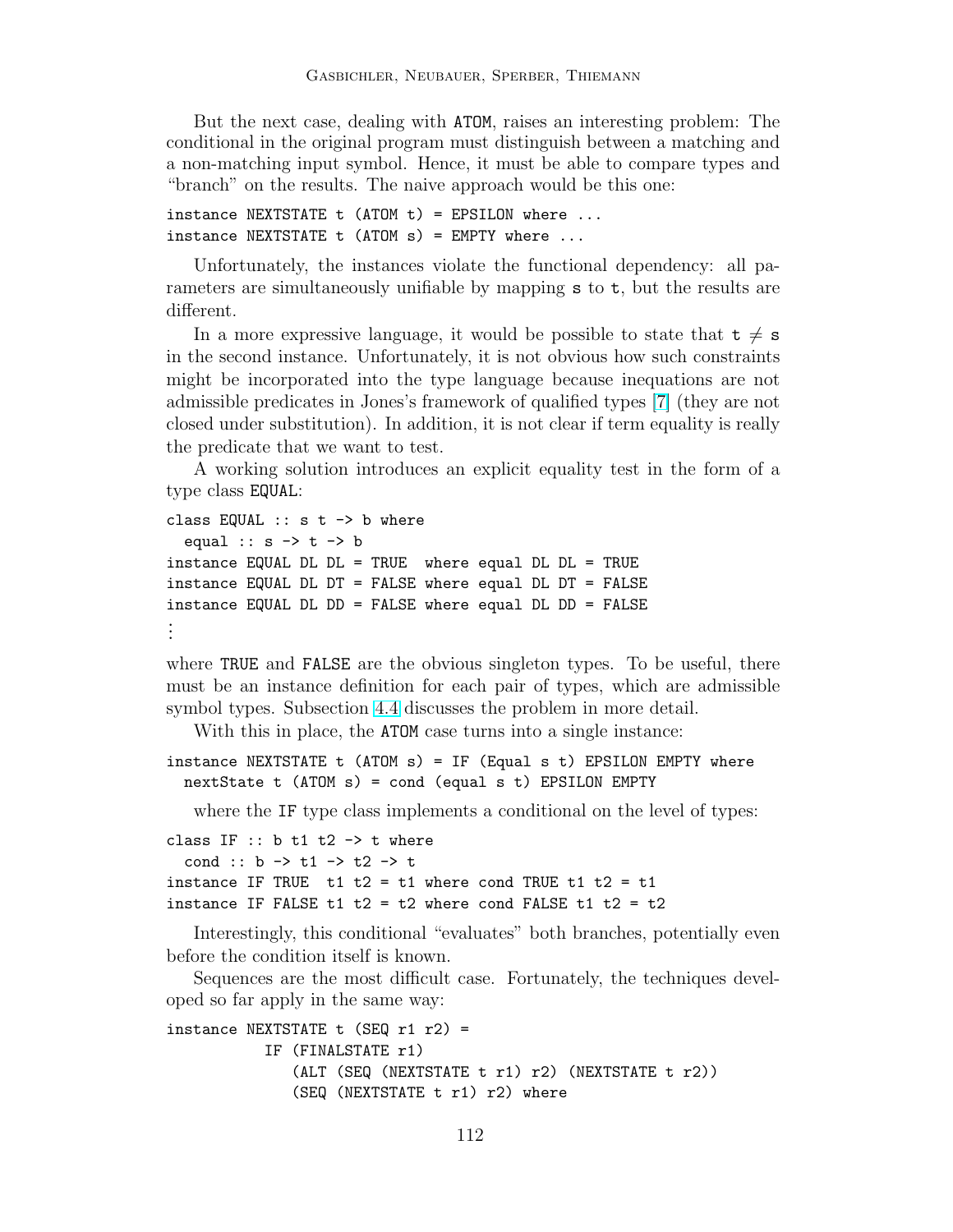```
nextState t (SEQ r1 r2) =
    let ra = seq' (nextState t r1) r2rb = nextState t r2in cond (finalState r1) ra (alt' ra rb)
   The same holds for ALT and STAR:
instance NEXTSTATE t (ALT r1 r2) =
           ALT (NEXTSTATE t r1) (NEXTSTATE t r2) where
 nextState t (ALT r1 r2) =alt' (nextState t r1) (nextState t r2)
instance NEXTSTATE t (STAR r) =
           SEQ (NEXTSTATE t r) (STAR r) where
 nextState t (STAR r) =seq' (nextState r) (STAR r)
```
The definition of FINALSTATE is straightforward to derive from the valuelevel function finalState. It is omitted because it poses no additional problems. It relies on type-level versions of and and or, AND and OR, which are also straightforward.

#### 4.3 Smart Constructors

In the data-level formulation, smart versions of Alt and Seq called alt and seq simplify the resulting regular expressions on-the-fly. When computing a matching automaton at the data level, this is strictly necessary to obtain a finite set of states. The type-level does not need to enumerate all the states, so it is possible to do without simplification. However, after several transitions, the type terms and their evidence-data terms grow enormously and slow down the type checker considerably.

Implementing smart constructors at the type level poses some interesting additional problems. The smart versions of ALT and SEQ are type classes called ALT' and SEQ'. Their class declarations are as follows:

```
class SEQ' :: r1 r2 -> r
class ALT' :: r1 r2 -> r
```
Their instance declarations can be easily derived from their data-level counterparts. However, they must be spelled out in considerably more detail. In particular, most variables must be eliminated from the patterns. For example:

instance  $ALT'$  EMPTY  $r = r$ instance  $ALT'$   $r$  EMPTY =  $r$ 

These two instances overlap and hence the type checker rejects them. Even the implemented extensions for overlapping instances [\[10\]](#page-17-0) do not help in this case because each instance matches the other.

One approach to make the instances non-overlapping is to define instances for all combinations of parameters  $r1$  and  $r2$  to  $ALT'$ . However, this results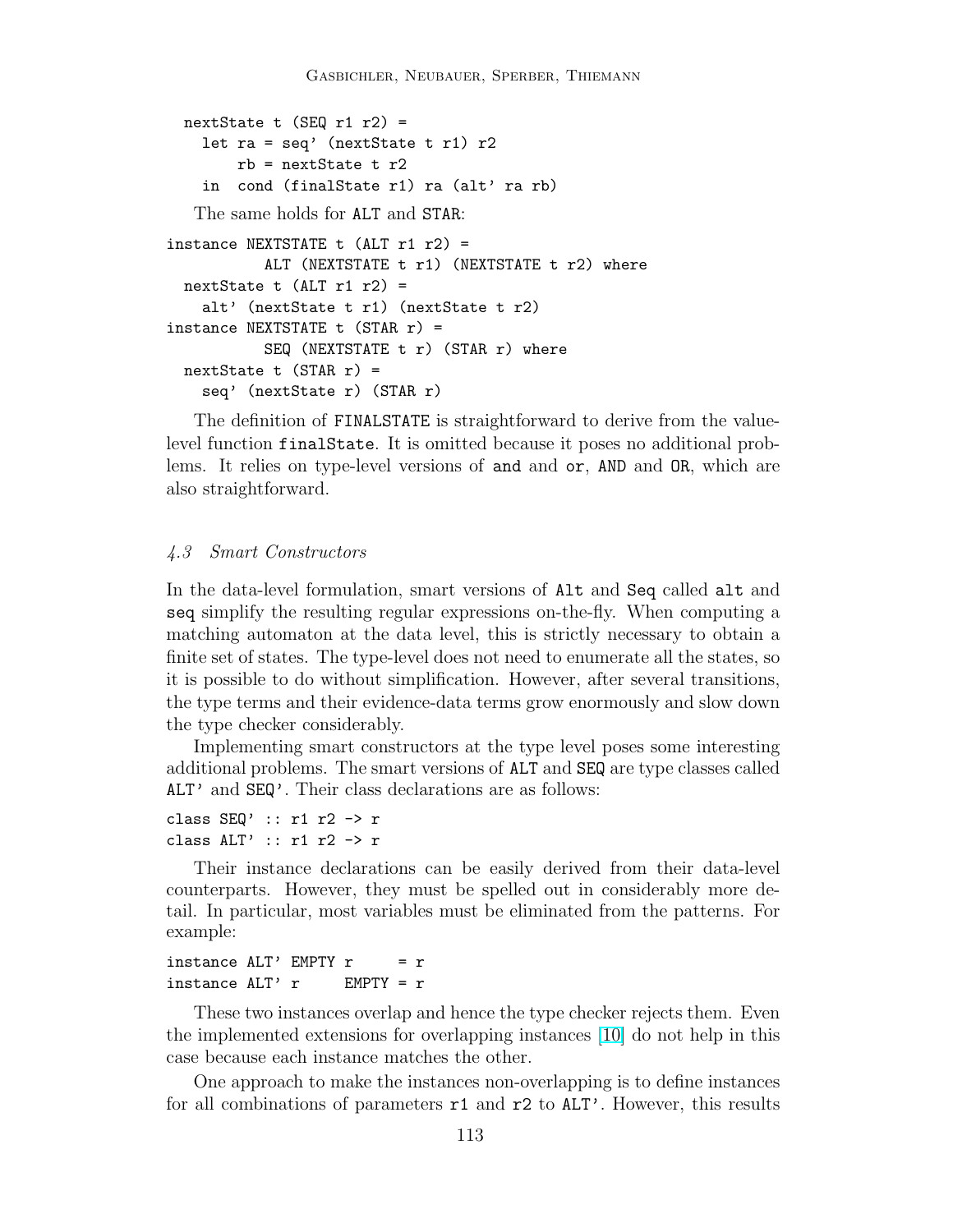<span id="page-13-0"></span>in a quadratic number of instances.

A better approach is to *sequentialize* the class **ALT**'. In this approach, ALT' is only responsible for dispatching on the first parameter. Dispatching on the second parameter is left to yet another type class ALT''. Sequentializing "only" doubles the number of instances. Here is the beginning of that effort:

instance  $ALT'$  EMPTY  $r2 = r2$ instance ALT' r1  $r2 = ALT'$  r1 r2

The last line gives rise to an overlapping instance, but it can be resolved using the extension for overlapping instances. <sup>7</sup>

Ideally, an implementation of ALT'' would look as follows:

class ALT'' :: r1 r2 -> r instance ALT'' r1 EMPTY = r1 instance  $ALT'$ ' r1 r2 =  $ALT$  r1 r2

Unfortunately, the last line breaks the functional dependency: in the case where  $r2$  = EMPTY, the last line says that ALT''  $r1$  EMPTY = ALT  $r1$  EMPTY which seems to contradict the functional dependency of  $ALT'$  (at least, this is what the implementations tell us). Consequently, all the alternatives need to be listed:

```
instance ALT'' r1 EPSILON = ALT r1 EPSILON
instance ALT'' r1 (ATOM t) = ALT r1 (ATOM t)instance ALT'' r1 (SEQ s1 s2) = ALT r1 (SEQ s1 s2)
instance ALT'' r1 (ALT s1 s2) = ALT r1 (ALT s1 s2)instance ALT'' r1 (STAR s) = ALT r1 (STAR s)
```
#### 4.4 The Problem with Equality

The astute reader will have asked why the type class EQUAL is defined as a function that explicitly maps a pair of types to TRUE or FALSE. It would be much more in line with typical type class programming to define a type class EQUAL2 along the following lines (in the traditional syntax):

class EQUAL2 a b instance EQUAL2 DL DL

```
instance ALT' EMPTY r2 r2
instance (ALT'' EPSILON r2 r) => ALT' EPSILON r2 r
instance (ALT'' (ATOM t) r2 r) => ALT' (ATOM t) r2 rinstance (ALT'' (SEQ s1 s2) r2 r) => ALT' (SEQ s1 s2) r2 r
instance (ALT'' (ALT s1 s2) r2 r) => ALT' (ALT s1 s2) r2 rinstance (ALT'' (STAR r1) r2 r) => ALT' (STAR r1) r2 r
```
These instance definitions require a facility to turn off the termination guarantee of predicate rewriting (thus making type checking undecidable) because there are non-variable types in the predicates.

<sup>7</sup> Unfortunately, the February 2001 release of Hugs 98 is not able to correctly process the instances of ALT'. To obtain runnable code, it is necessary to expand the second line by giving the following set of instance definitions: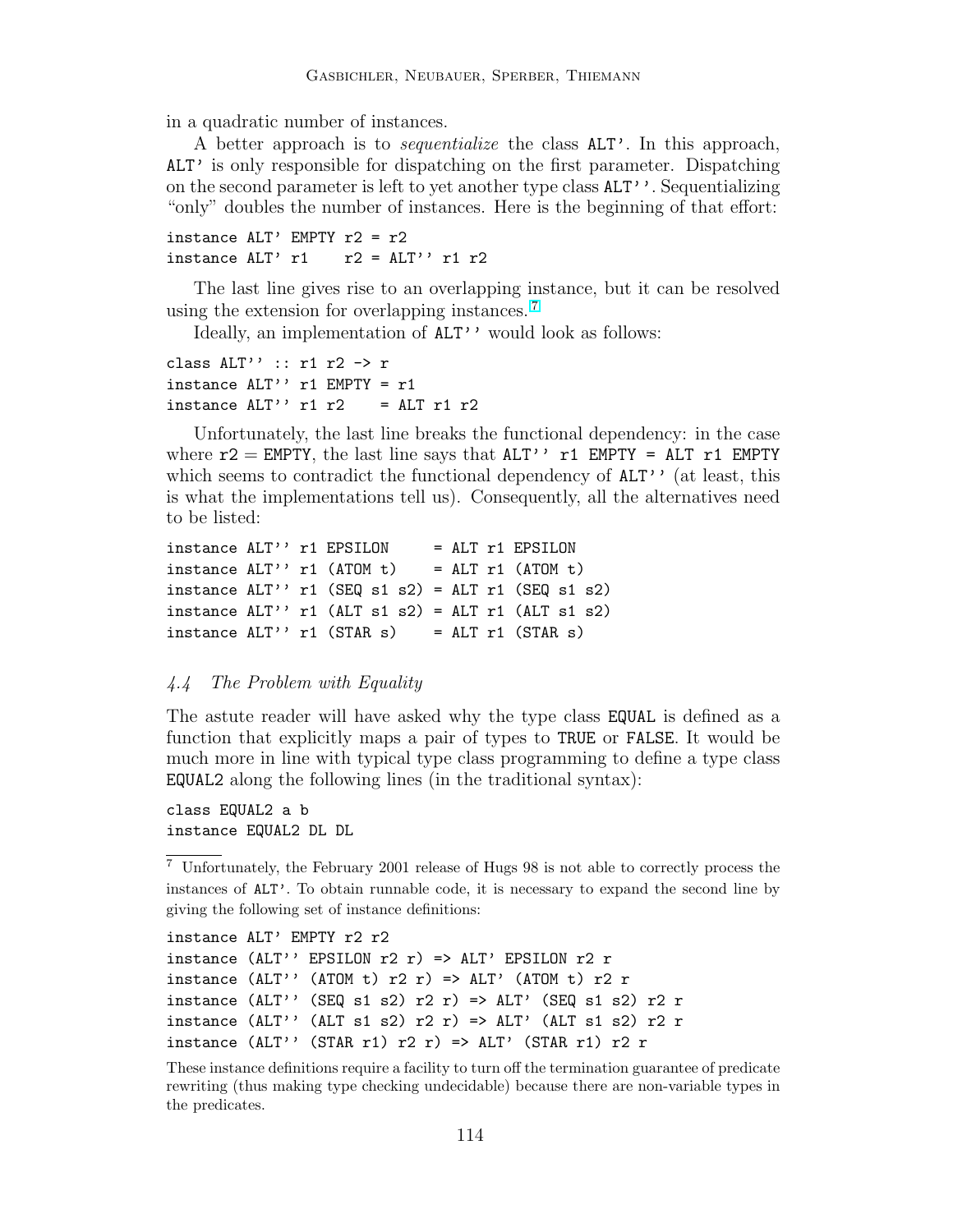```
instance EQUAL2 DT DT
instance EQUAL2 DD DD
...
```
This type class could even be specified with a linear number of instance declarations.

Unfortunately, EQUAL2 is not up to the job. Since the Haskell class system is designed with an open-world assumption in mind, it is impossible to extract negative information from the definition of EQUAL2. A predicate like EQUAL2 DL DT simply remains unreduced in the context. Hence, it cannot be used to select a particular instance.

Neither does the class EQV from Section [3](#page-6-0) perform the desired task. Using the predicate EQV t1 t2 immediately unifies t1 and t2, thereby making it impossible to reach the EMPTY case for NEXTSTATE t (ATOM s).

# 5 Towards better Type-Level Pattern Matching

While the syntax proposed in the previous sections is appealing and makes type-level programming much easier, it still leaves much to be desired. Most prominently, function definitions on the data level are still more readable than the ones on the type level, largely because data-level functions can utilize wildcard patterns and type-level functions cannot. Unfortunately, a naive translation of wild-card patterns to instances gives rise to overlapping instances. These overlapping instances are not easily resolved (witness Section [4.3\)](#page-12-0), and give rise to subtle type checking problems.

Part of the problem lies in the as yet unexplored interaction of functional dependencies and overlapping instances. Since there is no underlying theory that encompasses both, there is still work to be done here.

Another part of the problem stems from the fact that type classes are the only structuring tool available for types. Data values can be classified by types in a much more rigorous fashion than types can be classified by type classes. This weak classification of types is due to the open nature of type classes: The typing of a program must not depend on the instances known at compile time. Instead, the program is guaranteed to work regardless of the instances that are added later on. Hence, it is impossible to automatically expand a wild-card pattern into the potential parameter types because this set might be different depending on the context of use of a particular module.

Moreover, the simplification example (Sec. [4.3\)](#page-12-0), requires sequentializing the pattern matching. This "pattern matching by hand" seems wasteful, but is impossible to automate, as pattern-match compilation heavily relies on wildcard patterns.

A potential way out of the problem with wild-card patterns (and hence with pattern matching, too) lies in enriching the kind structure. Currently, the only kinds available are types, \*, and arrow kinds,  $\kappa \to \kappa'$ . An enumerated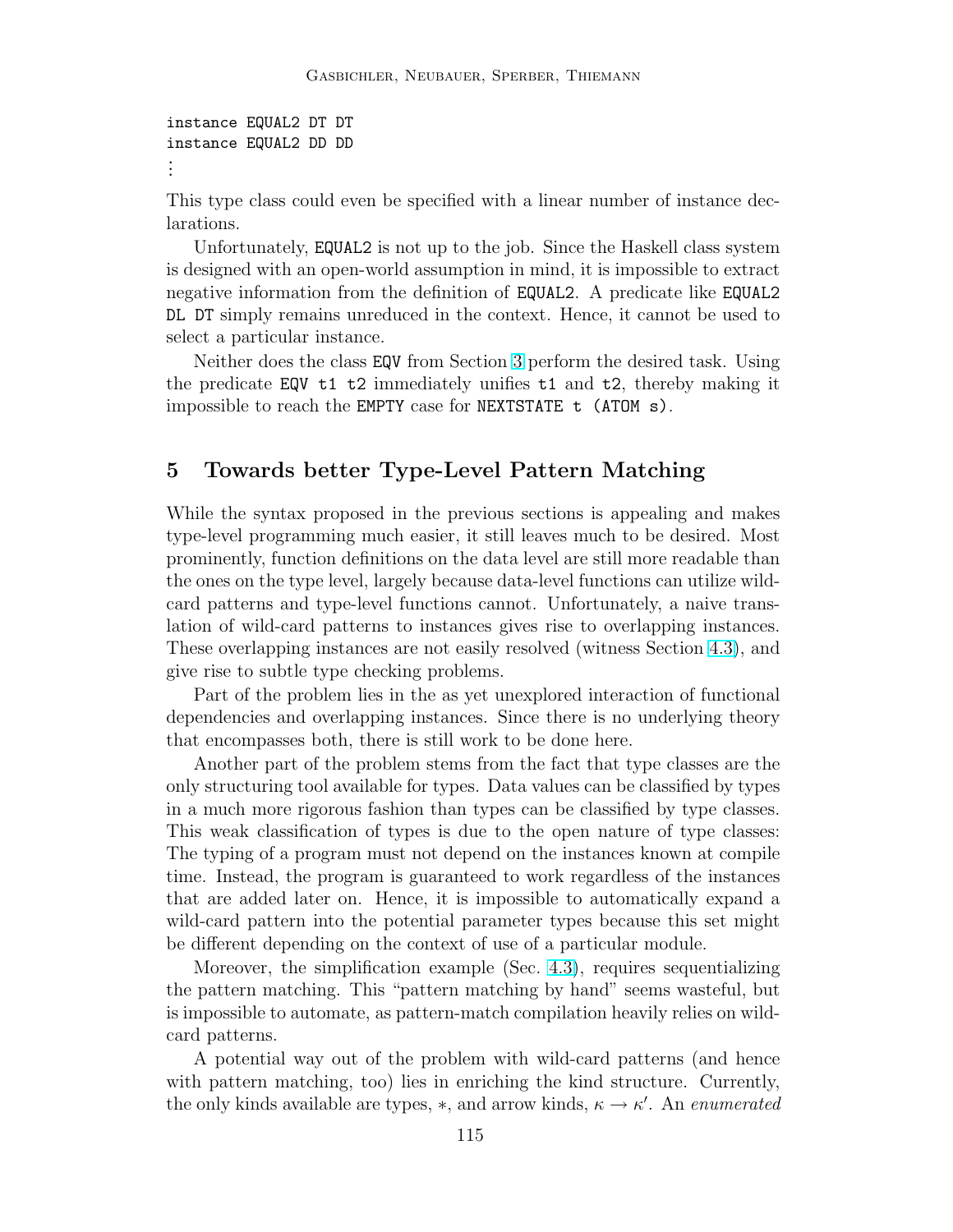kind defines a set of types, but in contrast to a type class, its set of types cannot be changed once it is defined.

The proposed notation for the simplification example (Sec. [4.3\)](#page-12-0) is the following:

```
class ALT' r1 r2 -> r with
  r1, r2 \leftarrow \{ EMPTY, EPSILON, ATOM t, SEQ r1 r2, ALT r1 r2, STAR r1 }
```
Using this information, the compiler can compile pattern matching by expanding wild cards. <sup>8</sup>

# 6 Getting It Back

All examples presented in this paper exclusively rely on type classes defined using functional instances. The notation does not subsume the old notation for type classes. On the other hand, it is easy to embed old-style type classes into functional instances by always returning a dummy Success type from the type-level functions.

Moreover, the notation for functional instances also does not subsume functional dependencies. Specifically, functional instances do not not cover the following cases:

- (i) functional dependencies which do not cover all of the variables of the type class
- (ii) multiple functional dependencies in a single type class

In the first case, a class written using functional instances introduces type variables on the left-hand side which do not occur on the right-hand side of its instances. Naive implementations of type inference for functional dependencies might miss opportunities for improvement in this case. However, it is straightforward to detect unused left-hand-side type variables and omit them from the generated functional dependencies.

The second case is more involved, and it is hard to assess the value of multiple functional dependencies, as there are few published examples which make fundamental use of them. (Jones's original paper on functional dependencies [\[8\]](#page-17-0) contains not a single concrete example for multiple dependencies, and the examples in McBride's collection [\[9\]](#page-17-0) also work without them in concrete

#### instance STrue TRUE

Any use of STrue a in a context immediately simplifies to a = TRUE.

<sup>8</sup> Curiously, it is already possible to define type classes that correspond to singleton kinds. For example, the class

class STrue true | -> true

has a functional dependency, which states that its parameter true depends on nothing. Hence, it must be a constant function (or undefined). Only a single instance declaration is possible: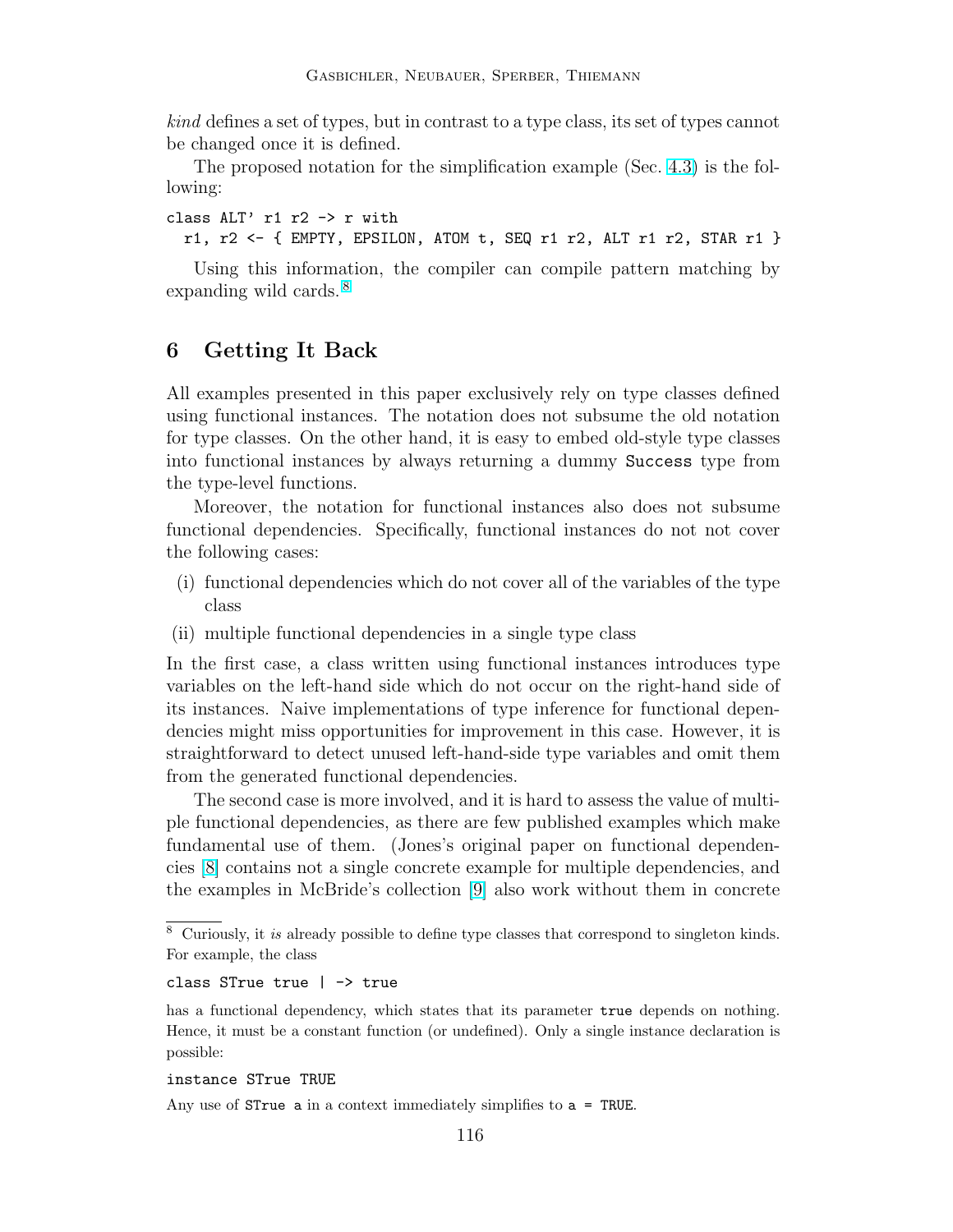<span id="page-16-0"></span>applications.) In any case, it seems it is usually possible to rewrite multiple functional dependencies into multiple type classes implementing the different modes specified by them.

# 7 Conclusions

We have shown examples for performing non-trivial computations on types using extensions of the Haskell class mechanism. We propose an alternative, applicative syntax for specifying type functions and we provide a translation from new-style classes and instances to the original formulation.

While we have shown how to translate the new functional instances into the old functional dependencies, we have not addressed the issue of how to do the reverse. Moreover, there is the question of how to define and handle ordinary type classes without functional dependencies in the new framework. One simple option is to keep the old notation entirely. Another option would be to reinterpret all type classes as functions rather than predicates. This means that inheritance constraints could also be formulated using equations over the values of type-class applications. The right mix is the subject of ongoing work.

Given the fragile nature of the available implementations of functional dependencies and the drawbacks listed in Section [5,](#page-14-0) we feel that the support for type-level programming is still in its infancy. To get the best of both worlds, there must be a better way of classifying types than type classes. The natural proposition here is to look to dependently typed systems and to allow lifting data-level computation to the type level [\[4\]](#page-17-0). This would solve the classification problem (since every lifted data value belongs to a lifted type, which is a kind), and address the problems about pattern matching and properties, too.

Also, since pattern matching has a well-defined semantics, such a step would alleviate the problems with overlapping instances. It remains, of course, to integrate this kind of computations into a type checker. This is also part of our ongoing work.

# References

- [1] Augustsson, L., Cayenne—a language with dependent types, in: P. Hudak, editor, Proc. International Conference on Functional Programming 1998 (1998).
- [2] Barbuti, R., M. Bellia, G. Levi and M. Martelli, LEAF: A language which integrates logic, equations and functions, in: D. DeGroot and G. Lindstrom, editors, Logic Programming: Functions, Relations and Equations, Prentice-Hall, 1986 .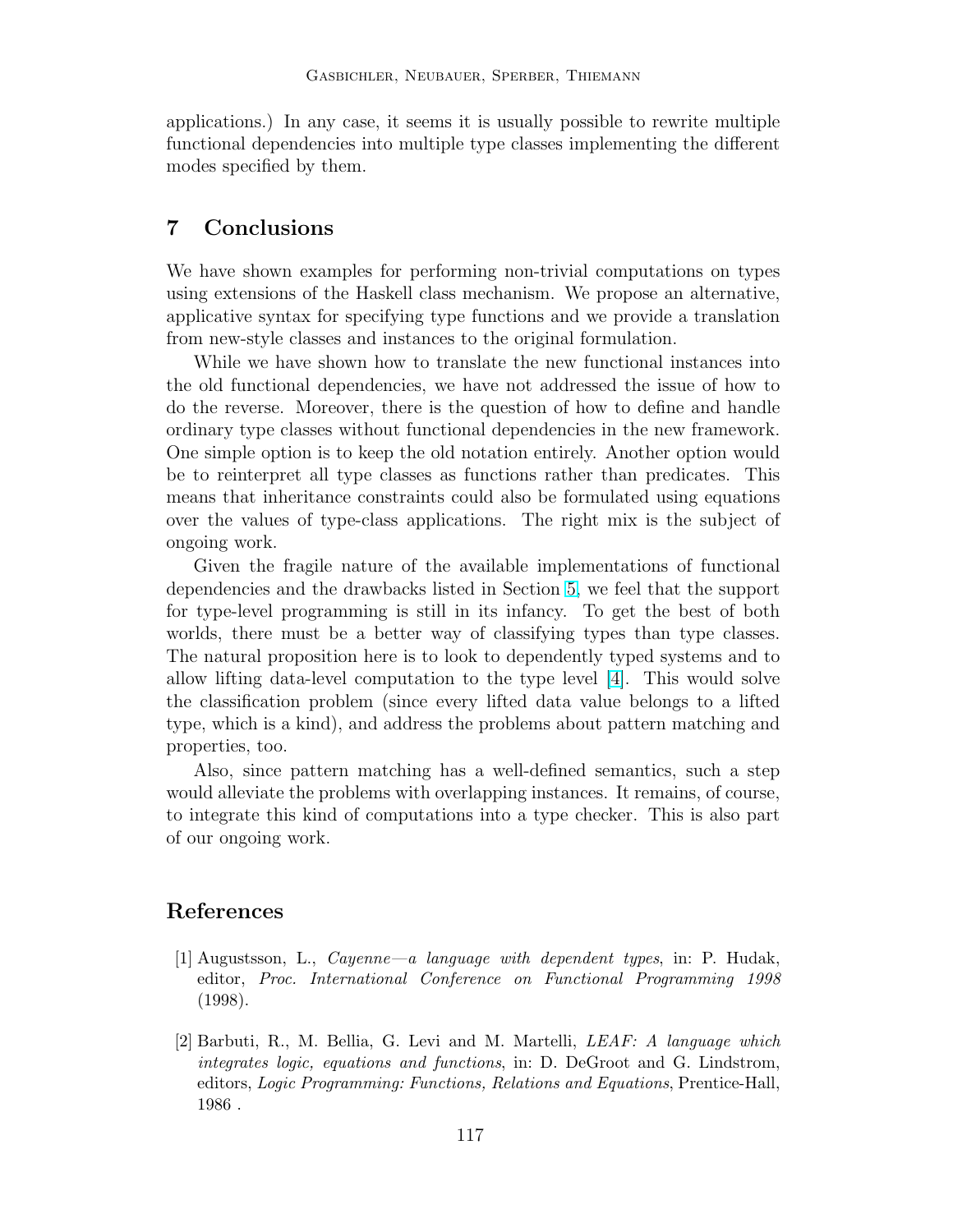- <span id="page-17-0"></span>[3] Brzozowski, J. A., Derivatives of regular expressions, Journal of the ACM 11 (1964), pp. 481–494.
- [4] Cardelli, L., Phase distinctions in type theory (1988), unpublished Manuscript.
- [5] Danvy, O., Functional unparsing, Journal of Functional Programming 8 (1998), pp. 621–625.
- [6] Hallgren, T., Fun with functional dependencies, in: Joint Winter Meeting of the Departments of Science and Computer Engineering, Chalmers University of Technology and Göteborg University, Varberg, Sweden, 2001, [http://www.](http://www.cs.chalmers.se/~hallgren/Papers/wm01.html) [cs.chalmers.se/~hallgren/Papers/wm01.html](http://www.cs.chalmers.se/~hallgren/Papers/wm01.html).
- [7] Jones, M. P., "Qualified Types: Theory and Practice," Cambridge University Press, Cambridge, UK, 1994.
- [8] Jones, M. P., Type classes with functional dependencies, in: G. Smolka, editor, Proc. 9th European Symposium on Programming, number 1782 in Lecture Notes in Computer Science (2000), pp. 230–244.
- [9] McBride, C., Faking it—simulating dependent types in Haskell (2001), [http:](http://www.dur.ac.uk/~dcs1ctm/faking.ps) [//www.dur.ac.uk/~dcs1ctm/faking.ps](http://www.dur.ac.uk/~dcs1ctm/faking.ps).
- [10] Peyton Jones, S., M. Jones and E. Meijer, Type classes: An exploration of the design space, in: J. Launchbury, editor, Proc. of the Haskell Workshop, Amsterdam, The Netherlands, 1997, yale University Research Report YALEU/DCS/RR-1075.
- [11] Thiemann, P., Modeling HTML in Haskell, in: Practical Aspects of Declarative Languages, Proceedings of the Second International Workshop, PADL'00, number 1753 in Lecture Notes in Computer Science, Boston, Massachusetts, USA, 2000, pp. 263–277.
- [12] Wadler, P. and S. Blott, How to make ad-hoc polymorphism less ad-hoc, in: Proc. 16th Annual ACM Symposium on Principles of Programming Languages  $(1989)$ , pp. 60–76.
- [13] Xi, H. and F. Pfenning, Dependent types in practical programming, in: A. Aiken, editor, Proc. 26th Annual ACM Symposium on Principles of Programming Languages (1999), pp. 214–227.

### A Smart Constructors

These are the value-level definitions of the seq and alt smart constructors:

```
seq Empty r = Empty
seq r Empty = Empty
seq Epsilon r = rseq r Epsilon = r
seq (Seq r1 r2) r3 = Seq r1 (seq r2 r3)
seq r1 r2 = Seq r1 r2
```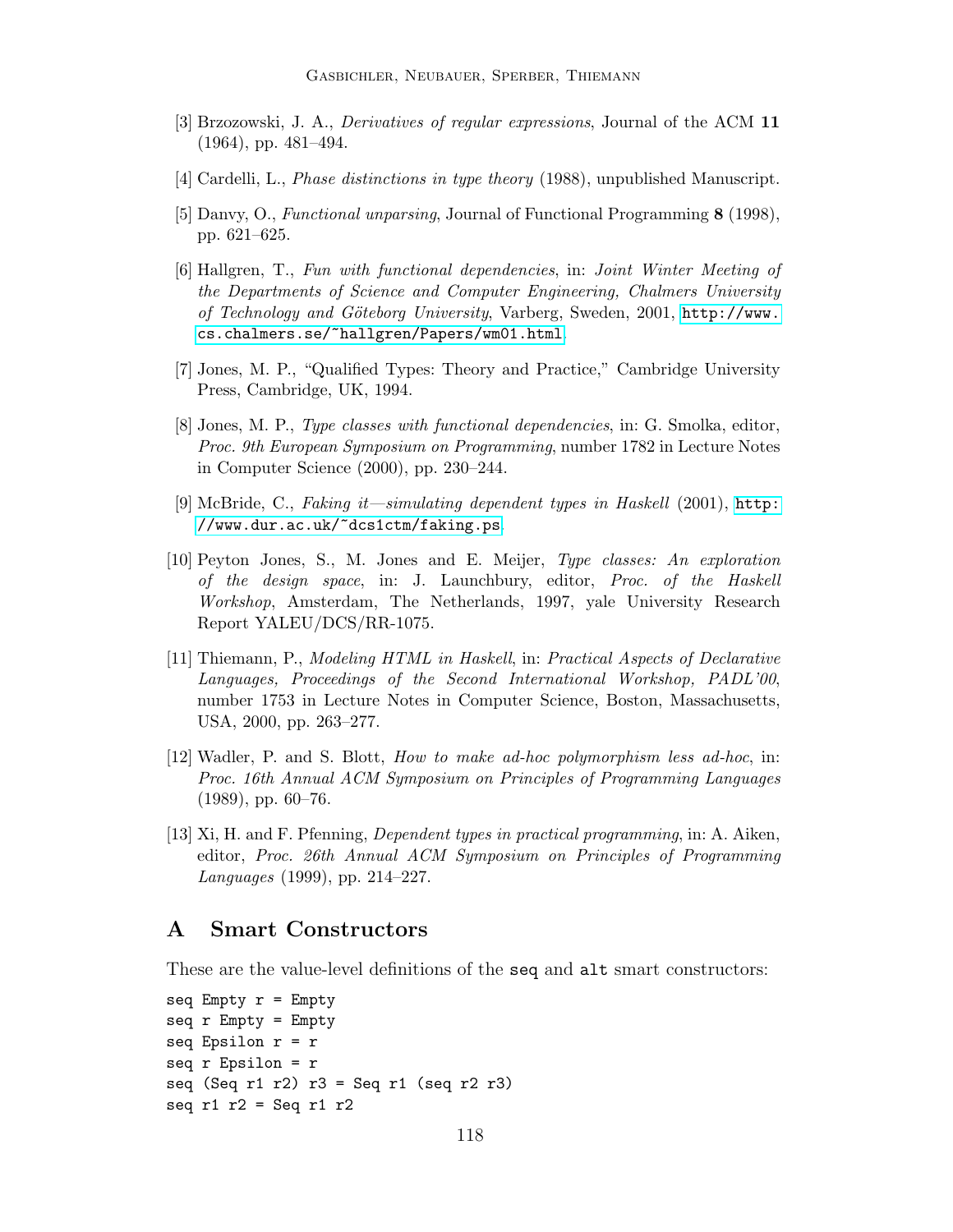```
alt Empty r = ralt r Empty = ralt Epsilon Epsilon = Epsilon
alt Epsilon (Star r) = Star r
alt (Star r) Epsilon = Star r
alt (Alt r1 r2) r3 = Alt r1 (alt r2 r3)
alt r1 r2 = Alt r1 r2
```
# B Instance Declarations for NEXTSTATE and FINALSTATE

Here is the code for the NEXTSTATE class in the traditional syntax for functional dependencies:

```
class NEXTSTATE t s s' | t s \rightarrow s' where
  nextState :: t \rightarrow s \rightarrow s'instance NEXTSTATE t EMPTY EMPTY where
  nextState t EMPTY = EMPTY
instance NEXTSTATE t EPSILON EMPTY where
  nextState t EPSILON = EMPTY
instance (EQUAL s t b, IF b EPSILON EMPTY r)
           => NEXTSTATE t (ATOM s) r where
 nextState t (ATOM s) = cond (equal s t) EPSILON EMPTY
instance (FINALSTATE r1 b,
          NEXTSTATE t r2 rb,
          NEXTSTATE t r1 ra',
          SEQ' ra' r2 ra,
          ALT' ra rb rb'
          IF b ra rb' r)
           \Rightarrow NEXTSTATE t (SEQ r1 r2) r where
  nextState t (SEq r1 r2) =let ra = seq' (nextState t r1) r2
        rb = nextState t r2
    in cond (finalState r1) ra (alt' ra rb)
instance (NEXTSTATE t r1 r1',
          NEXTSTATE t r2 r2',
          ALT' r1' r2' r')
           \Rightarrow NEXTSTATE t (ALT r1 r2) r' where
  nextState t (ALT r1 r2) =alt' (nextState t r1) (nextState t r2)
instance (NEXTSTATE t r r',
```